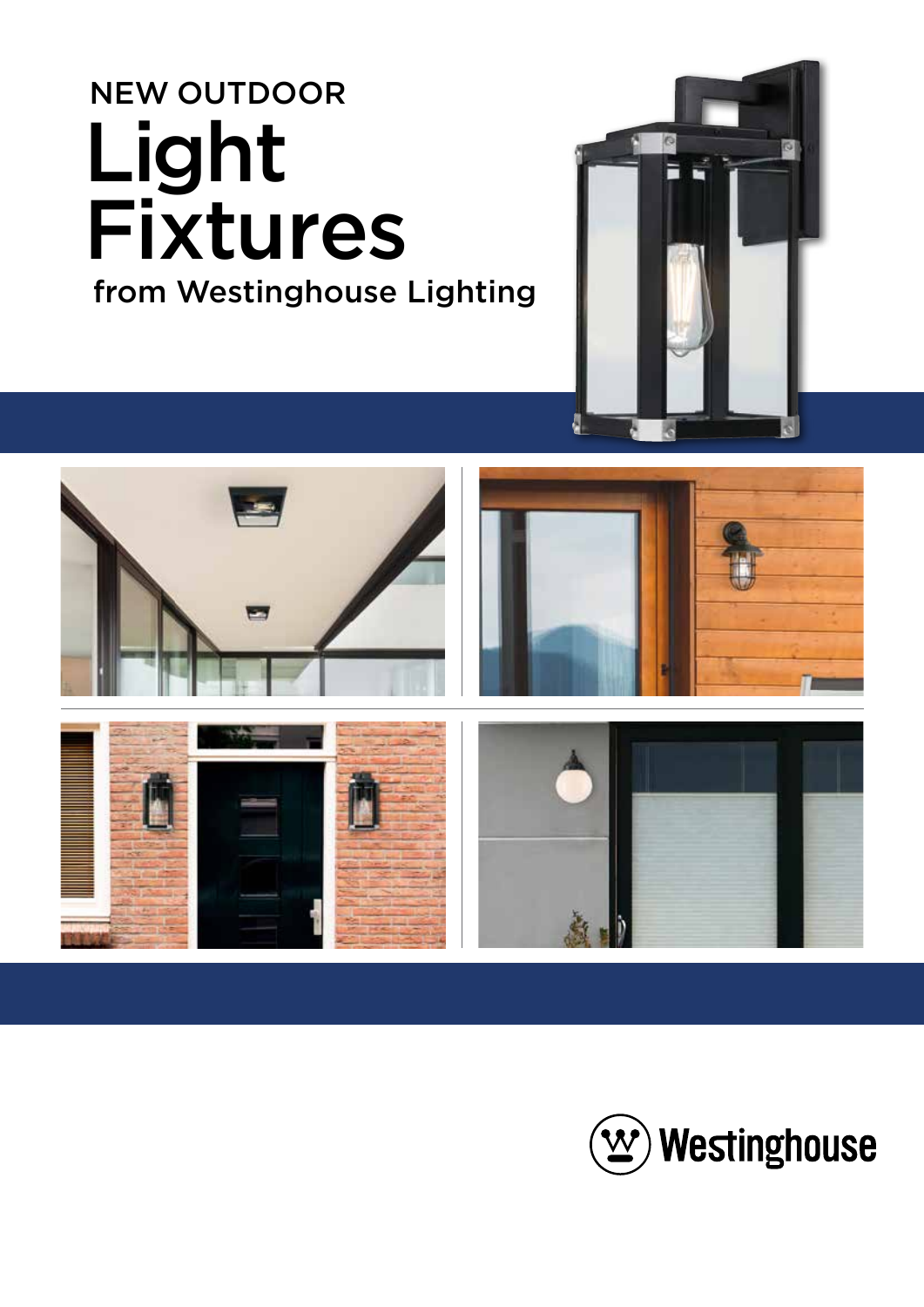



61244 Glendora Wall Fixture Matte Black Finish with Antique Pewter Accents Clear Glass

Height: 38 cm Width: 18 cm Extends: 21 cm Height from Center of Outlet Box: 9 cm Back Plate: H: 18 cm W: 12 cm

Use (1) E27 Base Lamp, 60 Watt Maximum (not included)





61242 Queensland Wall Fixture Textured Black Finish Clear Glass Height: 25 cm Width: 18 cm Extends: 20 cm Height from Center of Outlet Box: 9 cm Back Plate: H: 18 cm W: 12 cm Use (1) E27 Base Lamp, 60 Watt Maximum (not included)



61243 Niko Wall Fixture Textured Black Finish Clear Glass Height: 35 cm Width: 20 cm Extends: 23 cm Height from Center of Outlet Box: 9,5 cm Back Plate: H: 17 cm W: 11,5 cm Use (1) E27 Base Lamp, 60 Watt Maximum (not included)



61246 Armin • Wall Fixture Textured Black Finish Clear Glass Height: 40 cm Width: 19 cm Extends: 23 cm Height from Center of Outlet Box: 7 cm Back Plate: D: 14 cm Use (1) E27 Base Lamp, 60 Watt Maximum (not included)



61241 Emma Jane • • Wall Fixture Matte Black Finish Clear Seeded Glass Height: 26 cm Width: 20 cm Extends: 25 cm Height from Center of Outlet Box: 14 cm Back Plate: D: 16 cm Use (1) E27 Base Lamp, 60 Watt Maximum (not included



Wall Fixture Black-Bronze Finish with Highlights Clear Glass Height: 38 cm Width: 22 cm Extends: 25 cm Height from Center of Outlet Box: 6,5 cm Back Plate: D: 13 cm Use (1) E27 Base Lamp, 60 Watt Maximum (not included)



61245 Eddystone Wall Fixture Matte Black Finish Clear Glass Height: 21 cm Width: 15 cm Extends: 22 cm Height from Center of Outlet Box: 11,5 cm Back Plate: D: 14 cm Use (1) E27 Base Lamp, 60 Watt Maximum (not included) 61239 Eddystone • • •



Wall Fixture Matte Black Finish Clear Glass Height: 30 cm Width: 20 cm Extends: 25 cm Height from Center of Outlet Box: 11,5 cm Back Plate: D: 14 cm

Use (1) E27 Base Lamp, 60 Watt Maximum (not included)



Wall Fixture Matte Black Finish White Opal Glass Height: 30 cm Width: 20 cm Extends: 25 cm Height from Center of Outlet Box: 11,5 cm Back Plate: D: 14 cm Use (1) E27 Base Lamp, 60 Watt Maximum (not included)





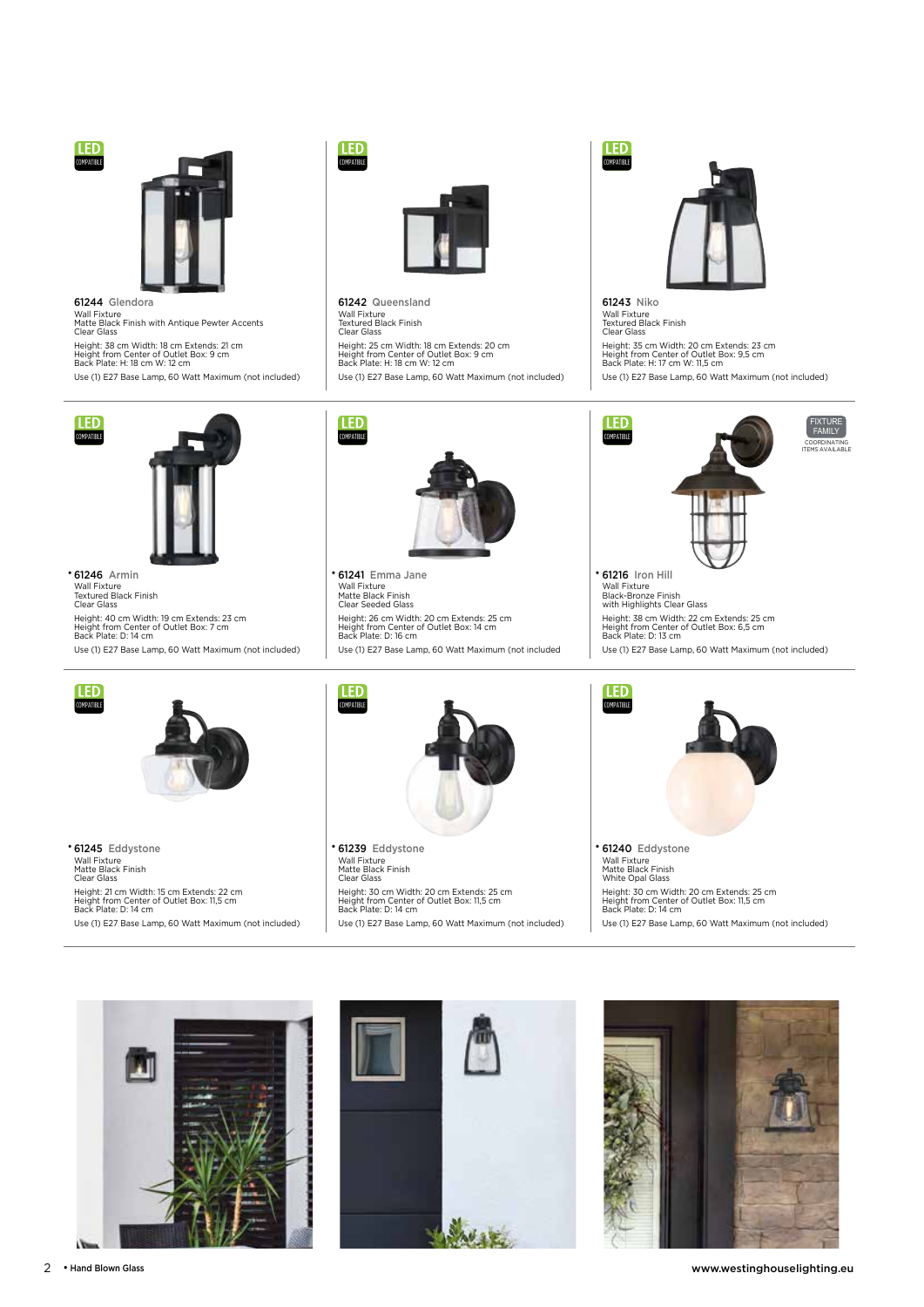



To view the complete line of Westinghouse Lighting products, visit www.westinghouselighting.eu. 3